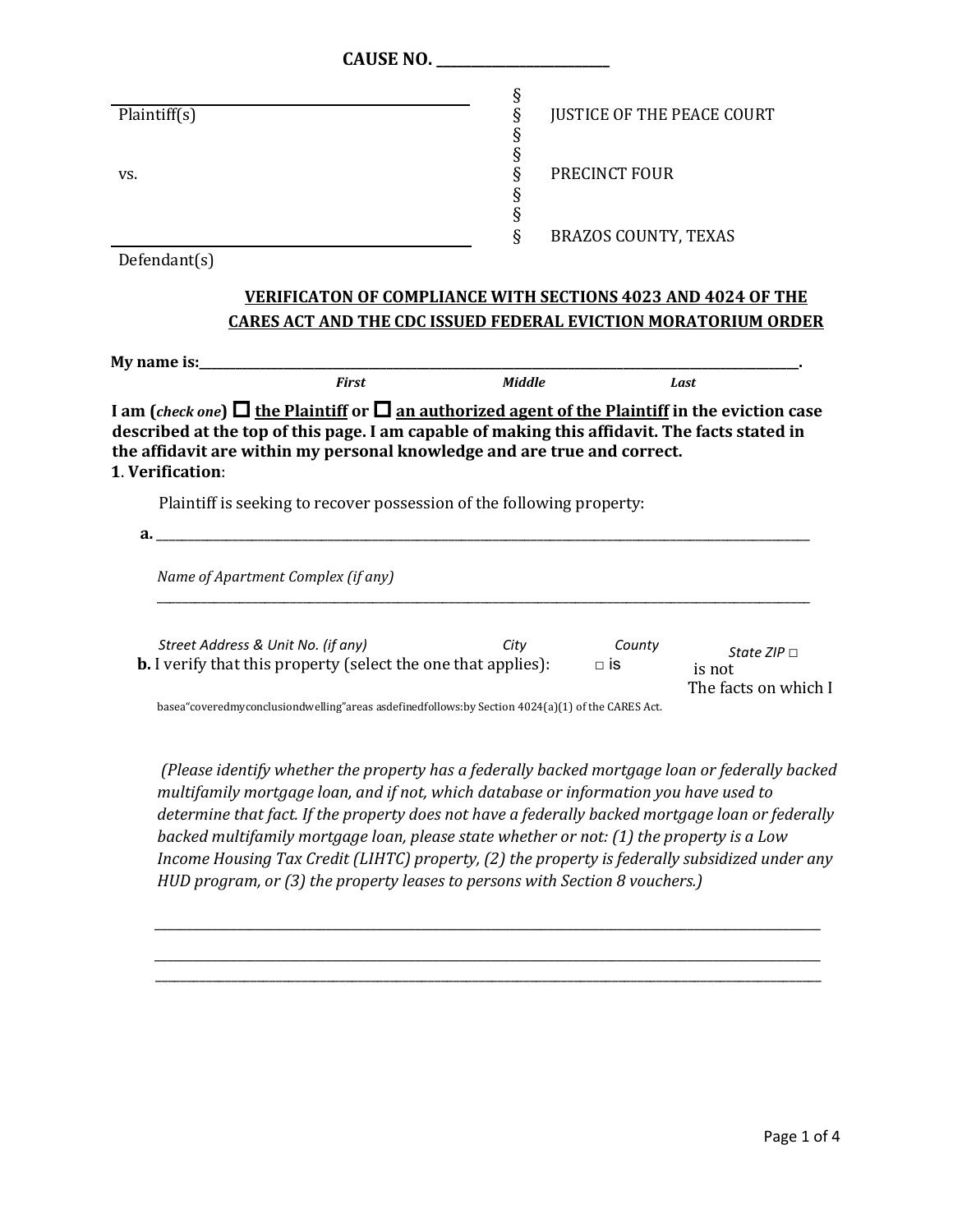- **c.** I verify that I have reviewed the information about the Texas Eviction Diversion Program, found a[t www.txcourts.gov/eviction -diversion.](http://www.txcourts.gov/eviction-diversion)
- **d.** I verify that plaintiff (select the one that applies):  $\Box$  is  $\Box$  is not
- **e.** a "multifamily borrower" currently under forbearance under Section 4023 of the CARES Act.

I verify that plaintiff (select the one that applies):

- □ provided the defendant with 30 days' notice to vacate as required under Section **has**
- □ has not provided the 30 days' notice, because the property is not a "covered dwelling."
- **f.** I certify that the plaintiff: □ □ nas □ has not received a CDC Sworn Declaration from the tenant stating that they are a "covered person" under the CDC issued Federal Eviction Moratorium Order. *Any landlord proceeding with a nonpayment eviction of a "covered person" despite receiving a Declaration can be fined up to \$100,000 under federal law, with enhanced penalties, including jail, if a death occurs.*
- **2. a. Declaration** : Complete only one of the two following sections: **Declaration or Notary** is true

| and correct. My name is : $\frac{1}{\sqrt{2}}$                |      |                       |                          |       |            |
|---------------------------------------------------------------|------|-----------------------|--------------------------|-------|------------|
| My birthdate is: $\frac{ }{ }$ /<br>My address is: Month Day  | Year |                       |                          |       |            |
| Signed on<br>$/$ Day $/$<br>treet Address & Unit No. (if any) |      | City                  | County, Texas.<br>County | State | <b>ZIP</b> |
| Month                                                         | Year |                       |                          |       |            |
|                                                               |      | <b>Your Signature</b> |                          |       |            |

## **OR**

**b. Notary:** I declare under penalty of perjury that everything in this verification is true and correc t

| <b>Your Printed Name</b>                     | <b>Your Signature</b> (sign only before a notary) |      |  |
|----------------------------------------------|---------------------------------------------------|------|--|
| Sworn to and subscribed before me this _____ | day of                                            | 20 — |  |
| CLERK OF THE COURT OR NOTARY                 |                                                   |      |  |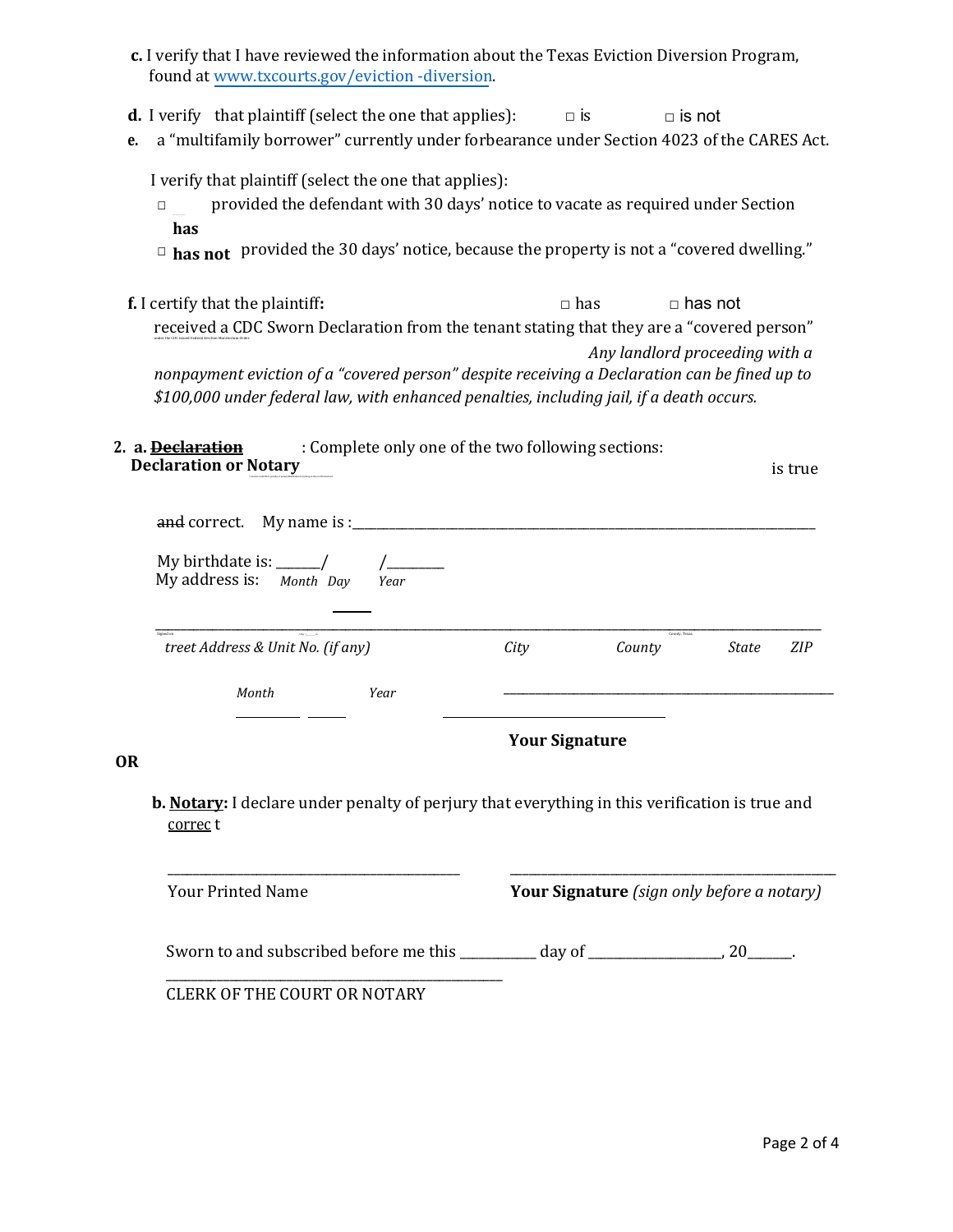# CARES Act Public Law 116-136

**SEC. 4023. FORBEARANCE OF RESIDENTIAL MORTGAGE LOAN PAYMENTS FOR MULTIFAMILY PROPERTIES WITH FEDERALLY**(a)IN G**BACKED**ENERAL .**LOANS**—During**.** the covered period, a multifamily borrower with a Federally backed multifamily mortgage loan experiencing a financial hardship due, directly or indirectly, to the COVID-19 emergency may request a forbearance under the terms set forth in this section.

(b) R E Q U E S T F O R R E L IFebruaryE.—Amultifamily borrower with a Federally backed multifamily mortgage loan that was current on its payments as of 1, 2020, may submit an oral or written request for forbearance under subsection (a) to the borrower's servicer affirming that the multifamily borrower is experiencing a financial hardship during the COVID–19 emergency.

(c) F <sup>O</sup> GENERALBEARANC E P E R I O D .—

(1) IN .—Upon receipt of an oral or written request for forbearance from a multifamily borrower, a servicer shall—

(A) document the financial hardship;

(B) provide the forbearance for up to 30 days; and

(C) extend the forbearance for up to 2 additional 30 day periods upon the request of the borrower provided that, the borrower's request for an extension is made during the covered period, and, at least 15 days prior to the end of the forbearance period described under subparagraph (B).

time. (2) RIGHT TO DISCONTINUE.—A multifamily borrower shall have the option to discontinue the forbearance at any

(d) RENTER PROTECTIONS DURING FORBEARANCE PERIOD. - A multifamily borrower that receives a forbearance under this section may not, for the duration of the forbearance—

(1) evict or initiate the eviction of a tenant from a dwelling unit located in or on the applicable property solely for nonpayment of rent or other fees or charges; or

(2) charge any late fees, penalties, or other charges to a tenant described in paragraph (1) for late payment of

rent. (e) N OTICE .—A multifamily borrower that receives a forbearance under this section—

30 days(1)aftermaythenotdaterequireonwhichatenantthe toborrowervacateaprovidesdwelling theunittenantlocatedwithinoranoticeonthetoapplicablevacate;andproperty before the date that is

(2) may not issue a notice to vacate under paragraph (1) until after the expiration of the forbearance. (f) DAPPLICABLEFINITIONS .—In this section:

(1) PROPERTY.—The term "applicable property", with respect to a Federally backed multifamily mortgage loan, means the residential multifamily property against which the mortgage loan is secured by a lien.

(2) FEDERALLY BACKED MULTIFAMILY MORTGAGE LOAN.—The term "Federally backed multifamily mortgage loan" includes any loan (other than temporary financing such as a construction loan) that—

(A) is secured by a first or subordinate lien on residential multifamily real property designed principally for the occupancy of 5 or more families, including any such secured loan, the proceeds of which are used to prepay or pay off an existing loan secured by the same property; and

(B) is made in whole or in part, or insured, guaranteed, supplemented, or assisted in any way, by any officer or agency of the Federal Government or under or in connection with a housing or urban development program administered by the Secretary of Housing and Urban Development or a housing or related program administered by any other such officer or agency, or is purchased or securitized by the Federal Home Loan Mortgage Corporation or the Federal National Mortgage Association.

(3) MULTIFAMILY BORROWER.—the term "multifamily borrower" means a borrower of a residential mortgage loan that is secured by a lien against a property comprising 5 or more dwelling units.

(4) COVID–19 EMERGENCY.—The term "COVID–19 emergency" means the national emergency concerning the novel coronavirus disease (COVID–19) outbreak declared by the President on March 13, 2020 under the National Emergencies Act (50 U.S.C. 1601 et seq.).

(5) COVERED PERIOD.—The term "covered period" means the period beginning on the date of enactment of this Act and ending o[n the sooner of](http://uscode.house.gov/quicksearch/get.plx?title=50§ion=1601)—

(A) the termination date of the national emergency concerning the novel coronavirus disease (COVID–19) outbreak declared by the President on March 13, 2020 under the National Emergencies Act (50 U.S.C. 1601 et seq.); or

(B) December 31, 2020.

### **Sec**DEFINITIONS**.4024EMPORARY**.—Inthis**MORATORIUM**section: **ON EVICTION FILINGS.**

(a)